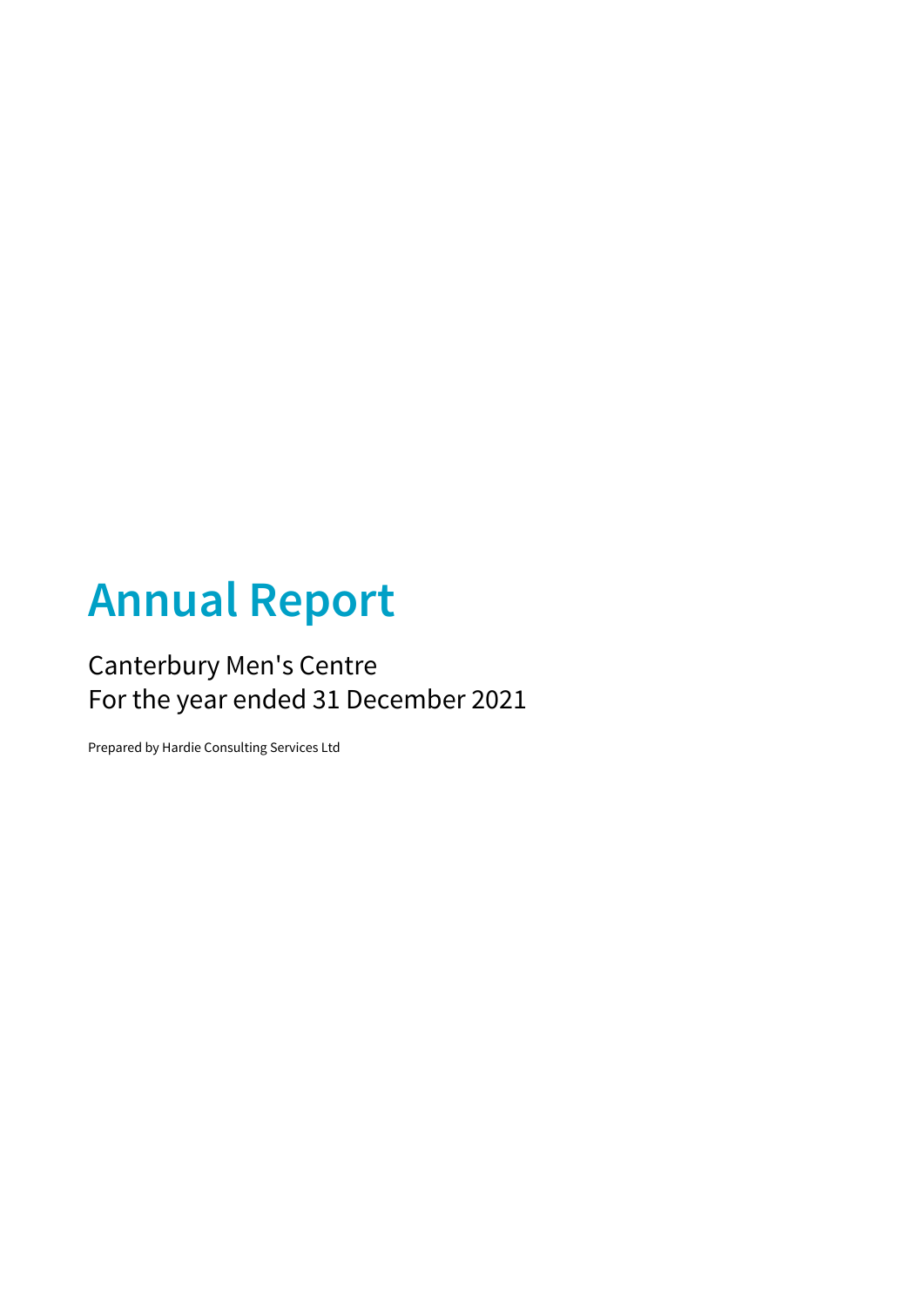## **Contents**

- Entity Information
- Approval of Financial Report
- Statement of Service Performance
- Statement of Funding
- Statement of Financial Position
- Statement of Cash Flows
- Statement of Accounting Policies
- Notes to the Performance Report
- Grants Received and Expended
- Auditors Report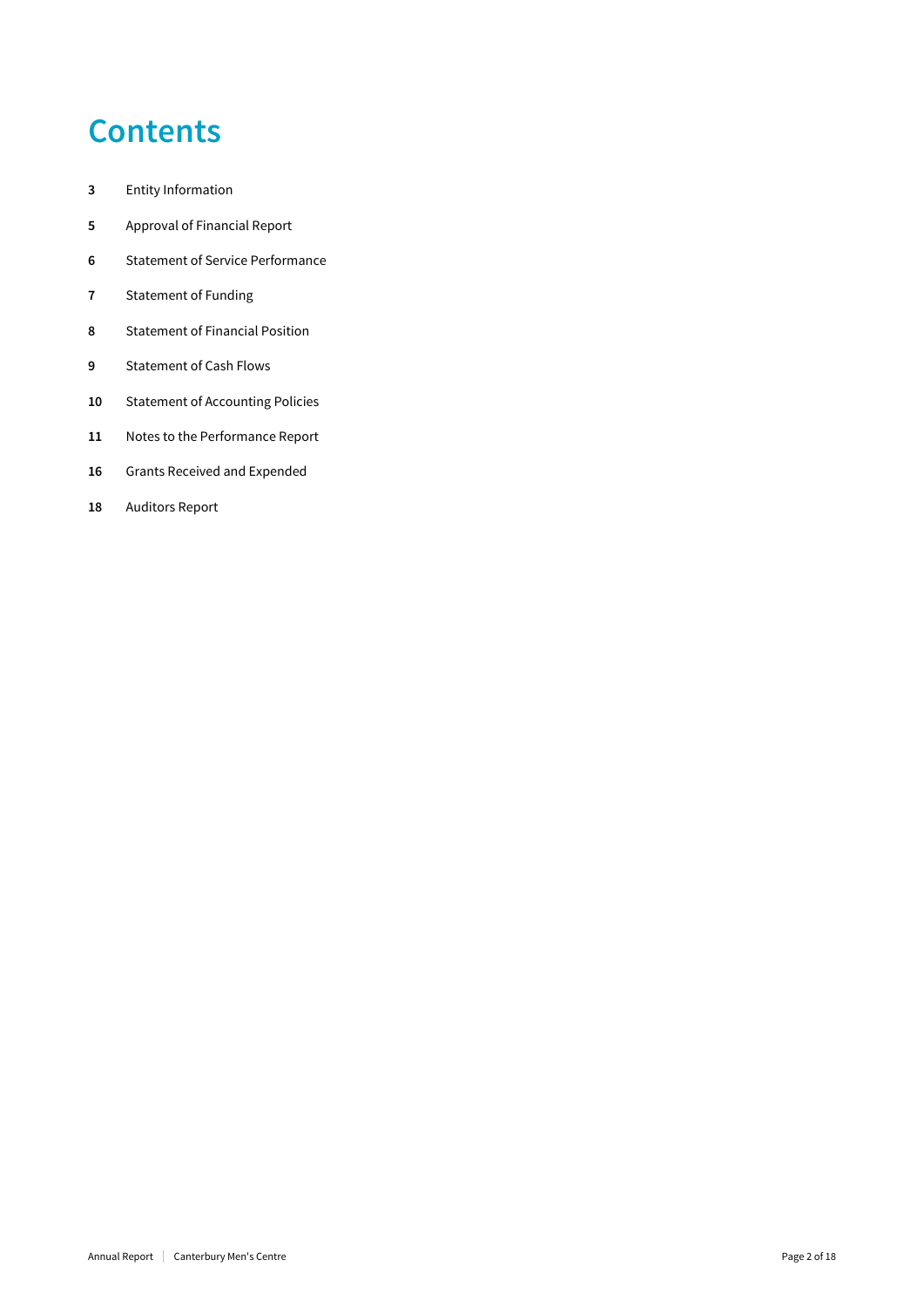## **Entity Information**

## **Canterbury Men's Centre For the year ended 31 December 2021**

**'Who are we?', 'Why do we exist?'**

#### **Legal Name of Entity**

Canterbury Men's Centre

### **Entity Type and Legal Basis**

Canterbury Men's Centre is a Charitable Trust incorporated under the Charitable Trusts Act 1957.

#### **Registration Number**

CC10647

#### **Entity's Purpose or Mission**

To provide charitable facilities in Canterbury, New Zealand where all males can be supported in using resources provided for exclusively social wellfare purposes. To promote the spiritual, emotional, mental and physical wellbeing of males and society.

To involve males of all ages, cultures, races, occupations, social and economic circumstances.

To provide a forum for males to discover and clarify their needs, rights and responsibilities.

To raise society's awareness and respect for male's needs, rights and responsibilities.

To ensure that the rights and responsibilities of men, women and children to live in a community without violence, abouse, or intimidation are recognised and to endeavour to address these issues through the programmes offered and activities undertaken.

To recognise the needs, rights and responsibilities of fathers:

In conventional two parent families

As stepfathers

As adoptive fathers

As sole custodial parents

As non-custodial parents

To acknowledge the views of other individuals and groups in our Society that will compliment the Society's aims and objectives

### **Entity Structure**

The organisation is governed by a Board of Trustees which meets regularly. Day-to-day operation of the organisation is handled by an appointed management team.

#### **Main Sources of Entity's Cash and Resources**

The Main Sources of funds for the organisation are grants from philanthropic and government funders, and income from commissions through providing counselling services.

#### **Main Methods Used by Entity to Raise Funds**

The organisation regularly applies to philanthropic and government funders for grants and donations.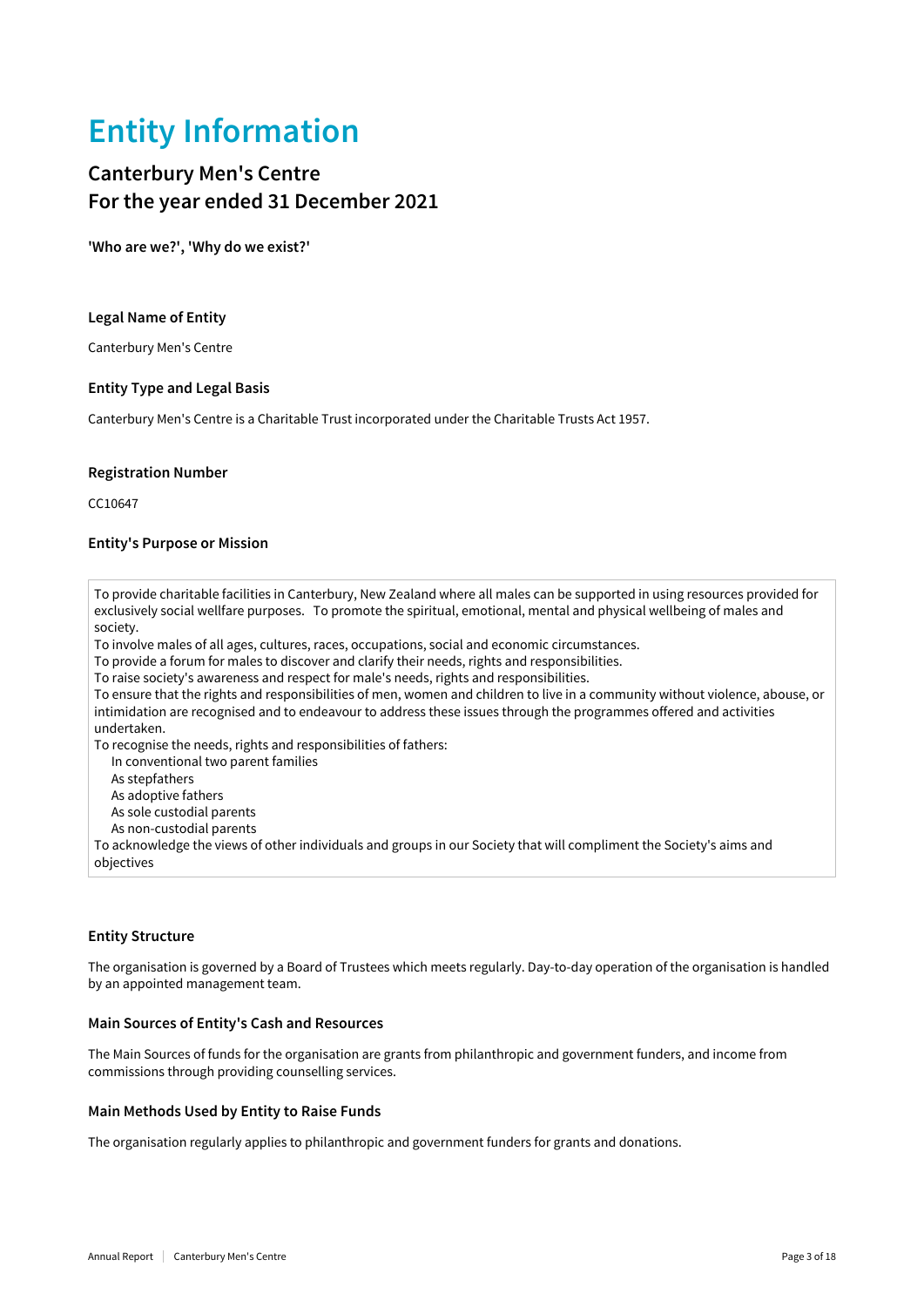## **Entity's Reliance on Volunteers and Donated Goods or Services**

The organisation receives occasional donations of goods or services but is not reliant on those for its day-to-day operations. Volunteers are largely in the form of student trainees and trustee engagement. Other volunteers are involved on an ad hoc basis as required.

## **Physical Address**

21 Marshland Road, Shirley, Christchurch, Canterbury, New Zealand, 8061

### **Postal Address**

21 Marshland Road, Shirley, Christchurch, Canterbury, New Zealand, 8061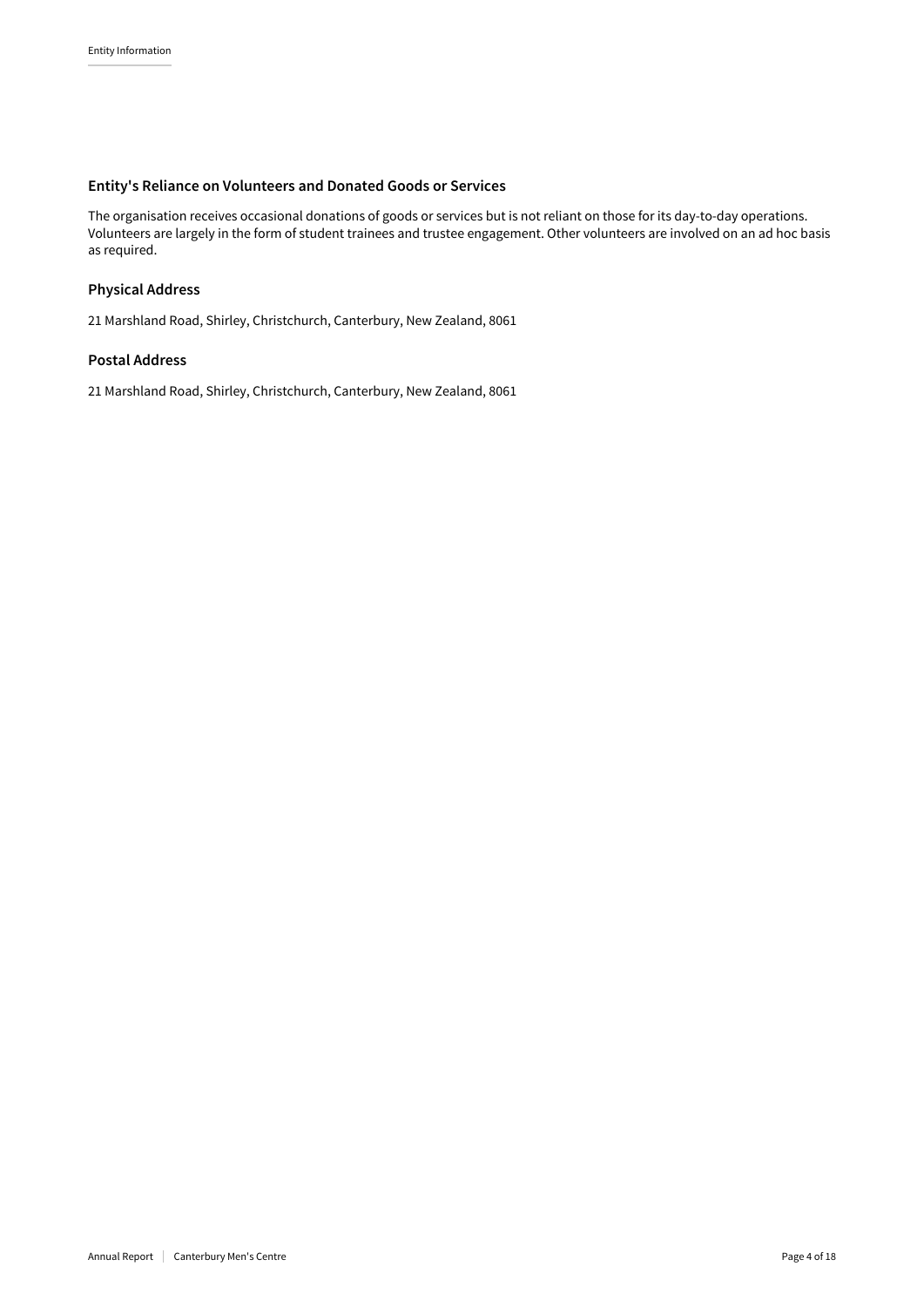## **Approval of Financial Report**

## **Canterbury Men's Centre For the year ended 31 December 2021**

The Trustees are pleased to present the approved financial report including the historical financial statements of Canterbury Men's Centre for year ended 31 December 2021.

APPROVED

[Insert field: approvers name]

[Insert field: position]

Date .....................................

 [Insert field: approvers name]

[Insert field: position]

Date .....................................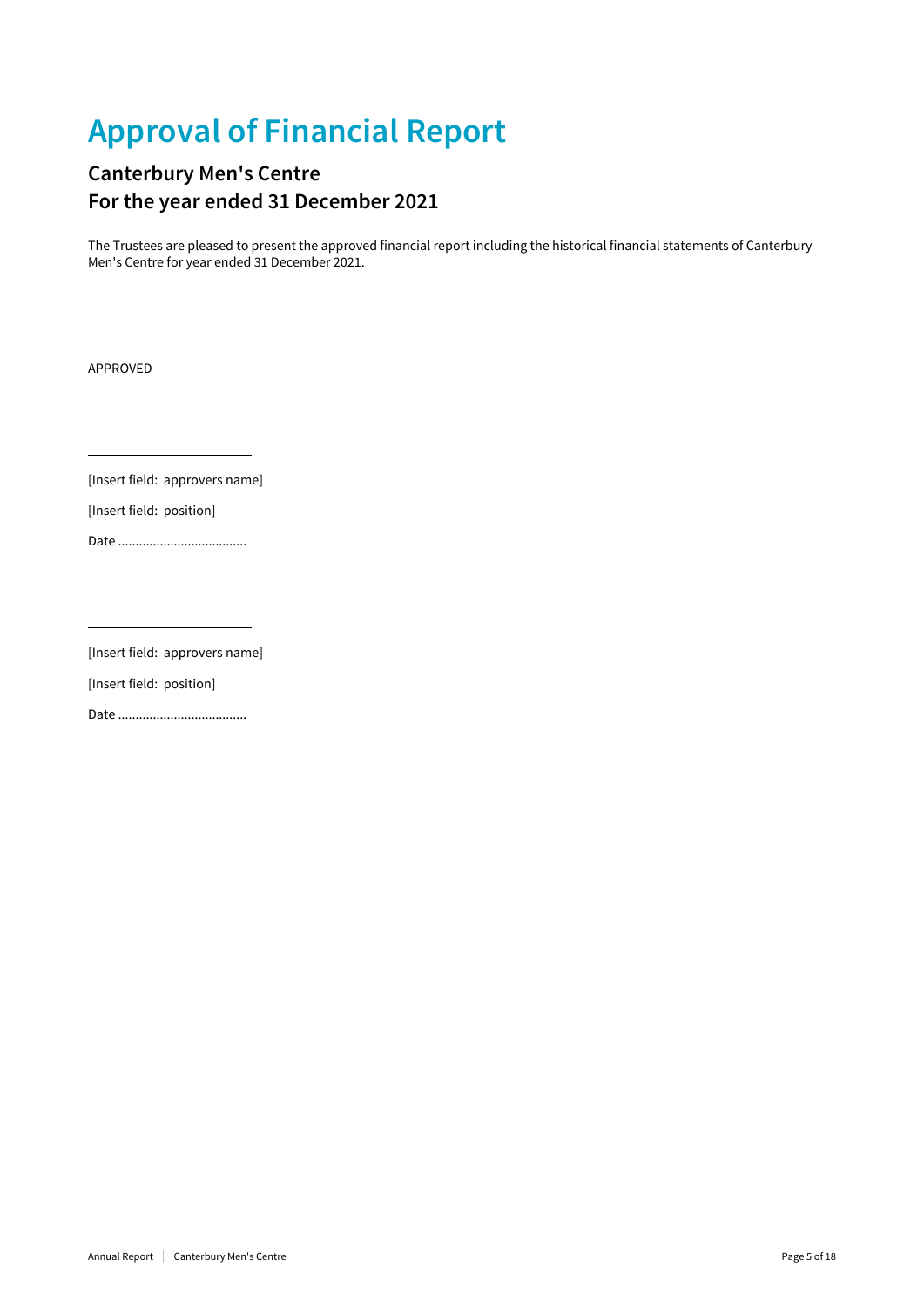## **Statement of Service Performance**

## **Canterbury Men's Centre For the year ended 31 December 2021**

**'What did we do?', 'When did we do it?'**

## **Description of Entity's Outcomes**

- 1. The CMC Mission Statement is Happy Healthy Canterbury Men. They aim to achieve the following outcomes in projects:
- 2. Men are informed about support services and healthy lifestyle choices.
- 3. CMC direct support services lead men to better life outcomes.

### **Description and Quantification of the Entity's Outputs**

Include a description of the goods or services (outputs) delivered, together with quantity measures. This section can be used for outputs that are measured in a non-financial way.

|                                                       | 2021   | 2020   |
|-------------------------------------------------------|--------|--------|
| Client assessments                                    | 757    | 679    |
| Counselling (sessions)                                | 9,202  | 8,075  |
|                                                       |        |        |
| Volunteer hours:                                      |        |        |
| Social Work Student Placement                         | 1,280  | 2,000  |
| <b>CMC Board</b>                                      | 1,000  | 864    |
| Counselling / Coaching                                | 1,200  | 2,631  |
| <b>Building Maintenance</b>                           | 20     | 80     |
|                                                       |        |        |
| Blokes Book booklets printed and distributed          | 20,000 | 20,000 |
| New clients in male victims of sexual abuse programme | 253    | 150    |
| Weekly peer support sessions for male victims         | 1,202  | 609    |
|                                                       |        |        |
|                                                       |        |        |

### **Additional Information**

\* The service level in 2020 was significantly reduced as the three month lockdown caused by the Covid 19 pandemic, whereby no in person services were provided.

This statement is to be read in conjunction with the Independent Audit Report and the notes to the Performance Report.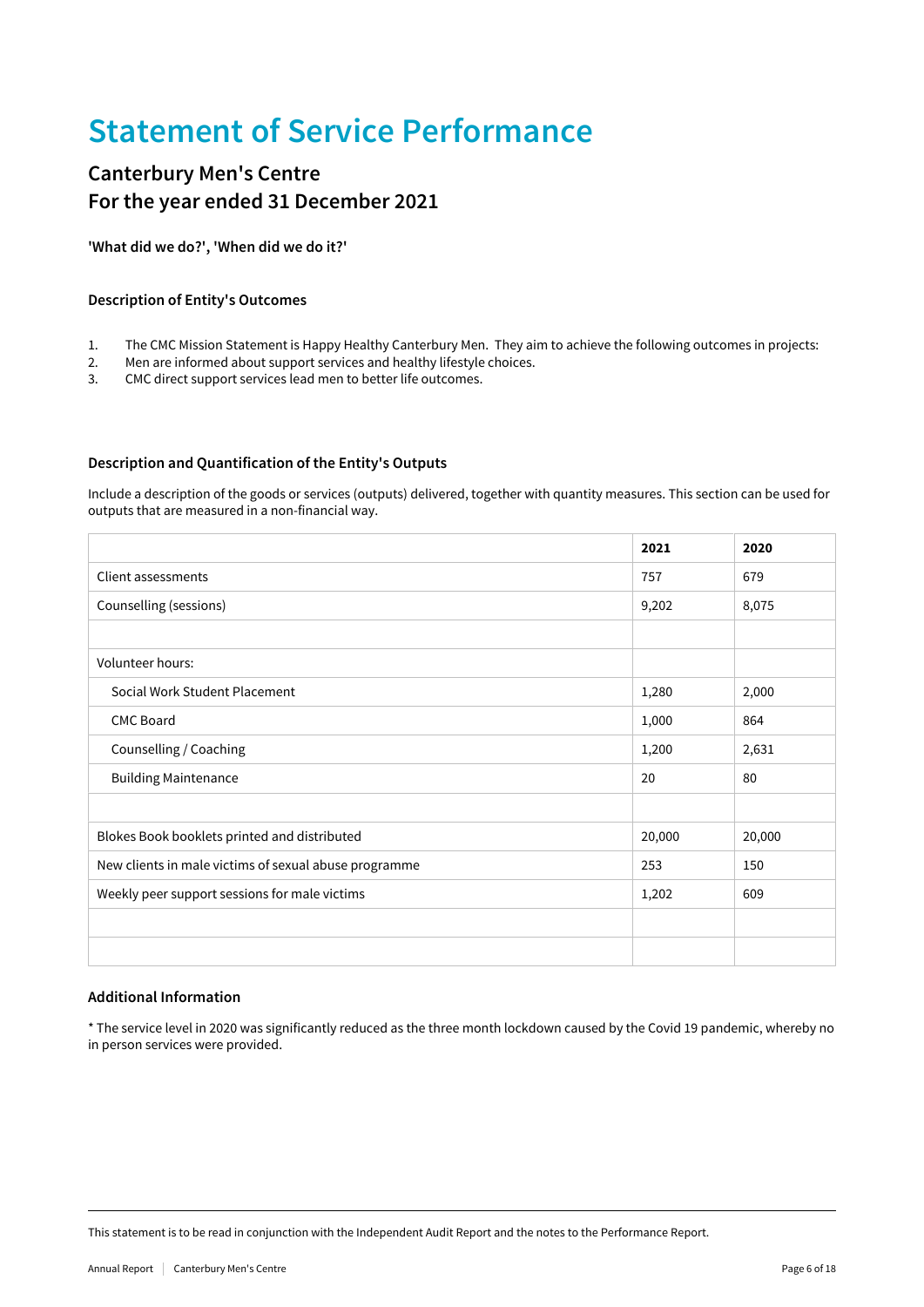## **Statement of Funding**

## **Canterbury Men's Centre For the year ended 31 December 2021**

**'How was it funded?' and 'What did it cost?'**

|                                                  | 2021    | <b>NOTES</b> | 2020    |
|--------------------------------------------------|---------|--------------|---------|
| <b>Funds Received</b>                            |         |              |         |
| Donations, fundraising and other similar revenue | 291,281 |              | 260,975 |
| Revenue from providing goods or services         | 472,724 |              | 333,294 |
| Interest, dividends and other investment revenue | 447     |              | 862     |
| <b>Total Funds Received</b>                      | 764,452 |              | 595,131 |
| <b>Expenses</b>                                  |         |              |         |
| Volunteer and employee related costs             | 526,651 | 2            | 391,737 |
| Costs related to providing goods or service      | 211,303 | 2            | 154,522 |
| <b>Total Expenses</b>                            | 737,954 |              | 546,259 |
| Surplus/(Deficit) for the Year                   | 26,498  |              | 48,872  |

This statement is to be read in conjunction with the Independent Audit Report and the notes to the Performance Report.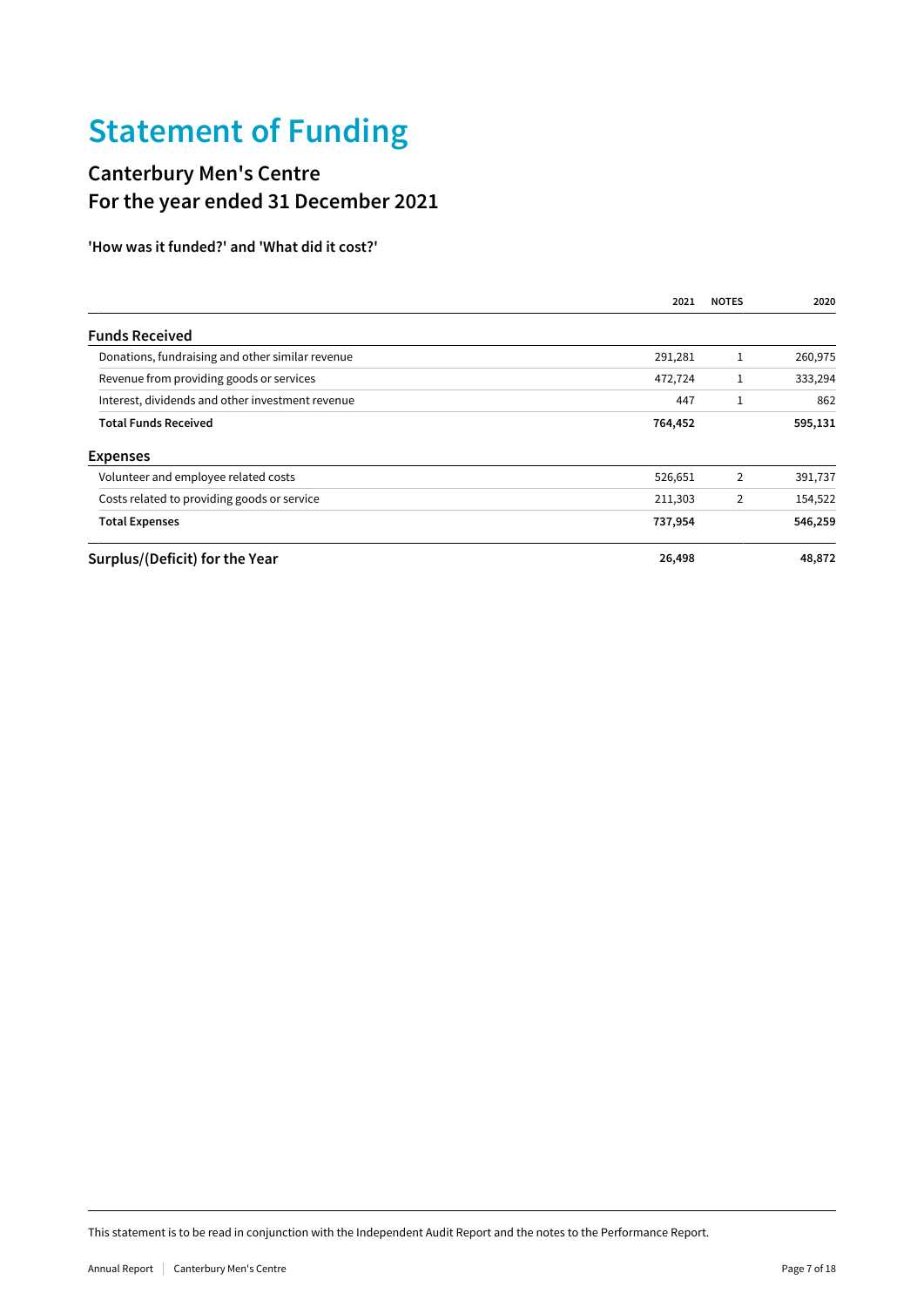## **Statement of Financial Position**

## **Canterbury Men's Centre As at 31 December 2021**

**'What the entity owns?' and 'What the entity owes?'**

|                                                         | 31 DEC 2021 | <b>NOTES</b> | 31 DEC 2020 |
|---------------------------------------------------------|-------------|--------------|-------------|
| <b>Assets</b>                                           |             |              |             |
| <b>Current Assets</b>                                   |             |              |             |
| Bank accounts and cash                                  | 517,412     | 3            | 422,986     |
| Short-term Investments                                  | 32,768      | 3            | 32,393      |
| Accounts Receivable and accrued income                  | 16,316      | 3            | 7,785       |
| <b>Total Current Assets</b>                             | 566,495     |              | 463,165     |
| Non-Current Assets                                      | 30,345      | 5            | 18,784      |
| <b>Total Assets</b>                                     | 596,840     |              | 481,949     |
| <b>Liabilities</b>                                      |             |              |             |
| <b>Current Liabilities</b>                              | 410,217     | 4            | 321,823     |
| <b>Total Liabilities</b>                                | 410,217     |              | 321,823     |
| <b>Total Assets less Total Liabilities (Net Assets)</b> | 186,623     |              | 160,125     |
| <b>Reserves</b>                                         |             |              |             |
| Opening Accumulated funds                               | 160,125     | 6            | 111,253     |
| Funds Accumulated During Year                           | 26,498      | 6            | 48,872      |
| <b>Total Reserves</b>                                   | 186,623     |              | 160,125     |

This statement is to be read in conjunction with the Independent Audit Report and the notes to the Performance Report.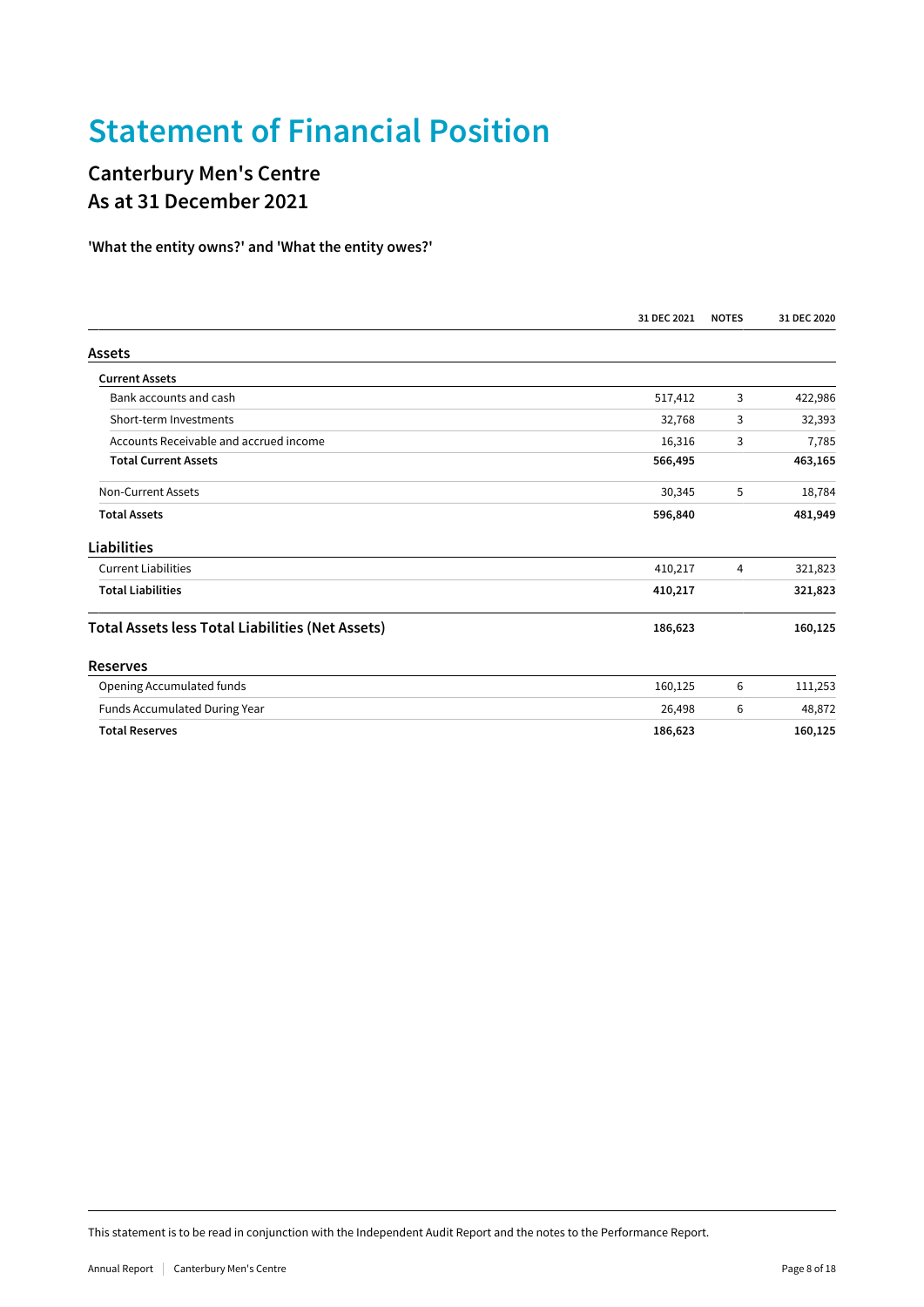## **Statement of Cash Flows**

## **Canterbury Men's Centre For the year ended 31 December 2021**

|                                                           | 2021       | 2020       |
|-----------------------------------------------------------|------------|------------|
| <b>Cash Flows from Operating Activities</b>               |            |            |
| <b>Operating Cash Recieved</b>                            |            |            |
| Donations, fundraising and other similar receipts         | 278,200    | 300,855    |
| Receipts from providing goods or services                 | 507,076    | 402,556    |
| Interest, dividends and other investment receipts         | 513        | 1,053      |
| <b>COVID Wage Subsidy</b>                                 | 15,836     | 21,089     |
| <b>Total Operating Cash Recieved</b>                      | 801,625    | 725,553    |
| <b>Operating Cash Applied</b>                             |            |            |
| Payments to suppliers and employees                       | (707, 680) | (540, 997) |
| <b>Credit Card Balance Movements</b>                      | (2,028)    | 123        |
| <b>Total Operating Cash Applied</b>                       | (709, 708) | (540, 873) |
| <b>Total Cash Flows from Operating Activities</b>         | 91,917     | 184,679    |
| <b>Cash Flows from Investing and Financing Activities</b> |            |            |
| Receipts from sale of property, plant and equipment       | 357        | 87         |
| Payments to acquire property, plant and equipment         | (18, 190)  | (9, 457)   |
| Payments to purchase investments                          | (374)      | (907)      |
| Total Cash Flows from Investing and Financing Activities  | (18, 207)  | (10, 276)  |
| <b>GST Movement</b>                                       |            |            |
| <b>GST</b>                                                | 20,716     | (8, 484)   |
| Net Increase/(Decrease) in Cash                           | 73,710     | 174,403    |
| <b>Bank Accounts and Cash</b>                             |            |            |
| Opening cash                                              | 422,986    | 257,067    |
| Net change in cash for period                             | 94,426     | 165,919    |
| Closing cash                                              | 517,412    | 422,986    |
|                                                           |            |            |

This statement has been prepared without conducting an audit or review engagement, and should be read in conjunction with the attached Compilation Report.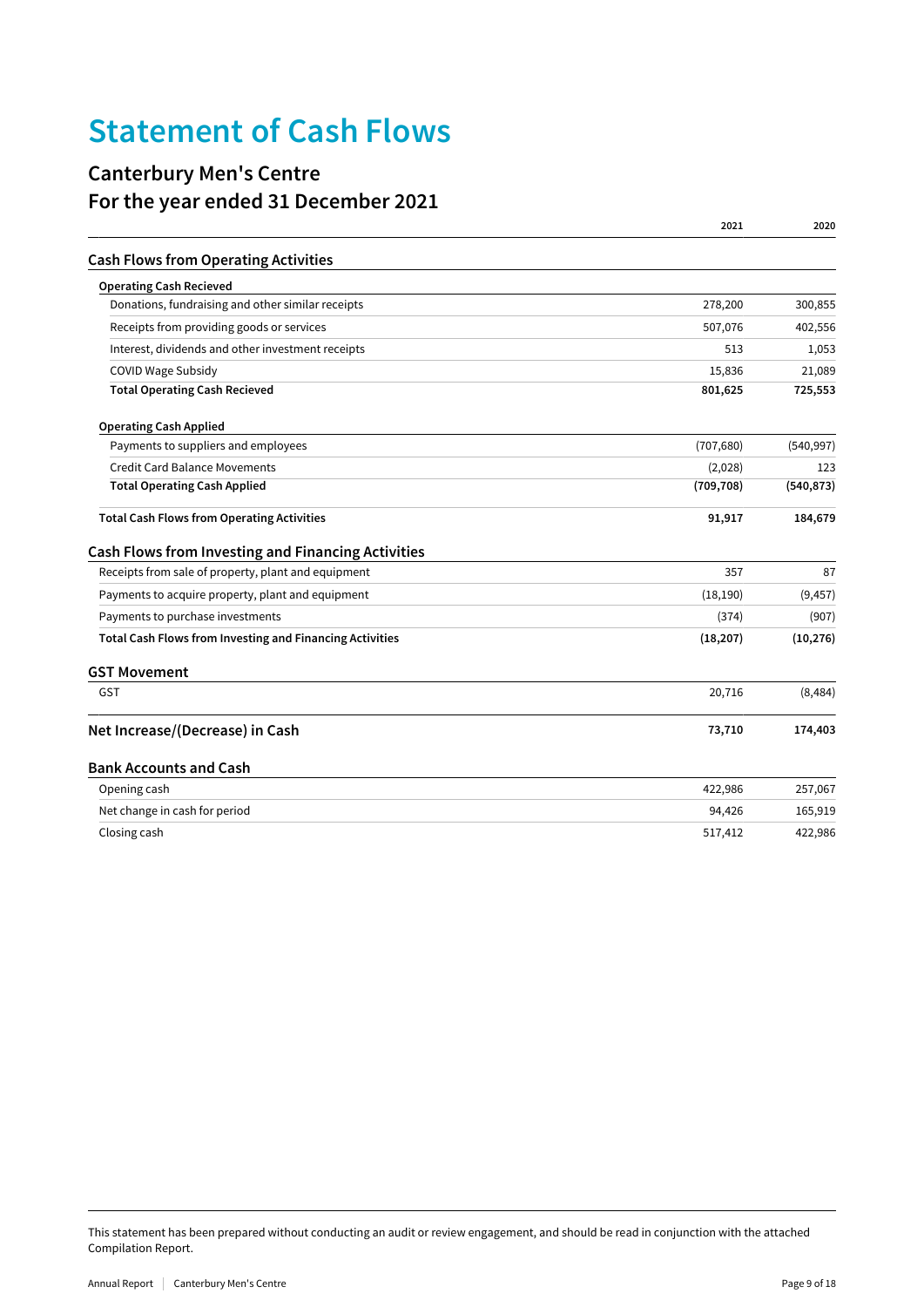## **Statement of Accounting Policies**

## **Canterbury Men's Centre For the year ended 31 December 2021**

**'How did we do our accounting?'**

### **1. Basis of Preparation**

The entity has elected to apply PBE SFR-A (NFP) Public Benefit Entity Simple Format Reporting - Accrual (Not-For-Profit) on the basis that it does not have public accountability and has total annual expenses equal to or less than \$2,000,000.

All transactions in the Performance Report are reported using the accrual basis of accounting where expenditure is matched to the income funding it. The Performance Report is prepared under the assumption that the entity will continue to operate in the foreseeable future.

## **2. Income Tax**

As a registered charity the entity is wholly exempt from New Zealand income tax.

### **3. Goods and Services Tax (GST)**

The entity is registered for GST. All amounts are stated exclusive of goods and services tax except for accounts payable and accounts receivable which are stated inclusive of GST.

### **4. Grants**

Unexpended portions of grants with restrictions on how they can be used, and which must be repaid if not used, are recognised as liabilities. Only the expended part of grants is recognised as Funds Recieved.

### **5. Fixed Assets**

Items of Property, Plant and Equipment ae show at Cost less accumulated depreciation. Depeciation is applied using tables issued by Inland Revenue for Income Tax purposes, and may not be reflective of the lifetime of the asset.

### **6. Bank Accounts and Cash**

Bank accounts and cash in the Statement of Cash Flows comprise cash balances and bank balances (including short term deposits) with original maturities of 90 days or less.

### **7. Changes in Accounting Policies**

There have been no changes in accounting policies. Policies have been applied on a consistent basis with those of the previous reporting period.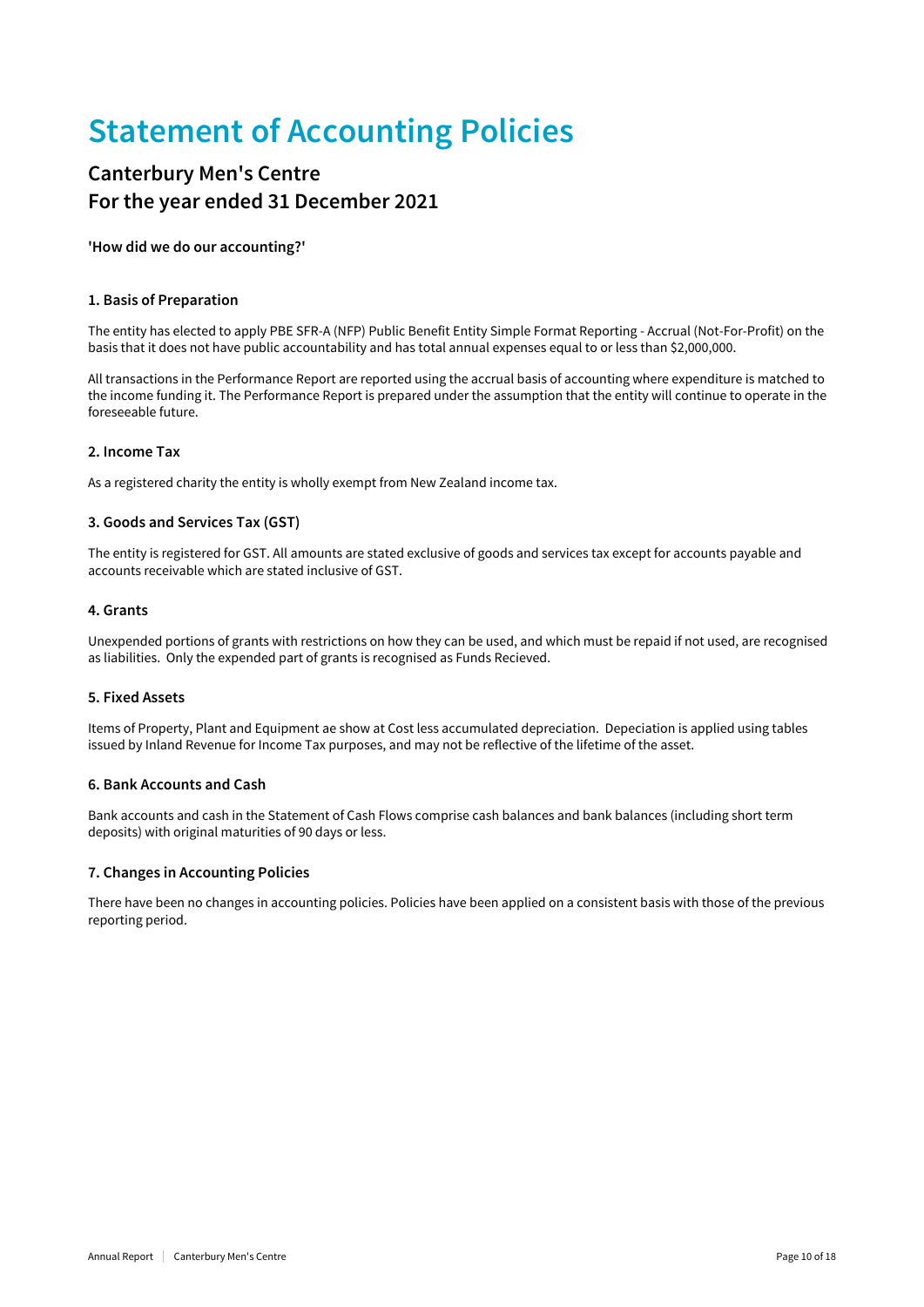## **Notes to the Performance Report**

## **Canterbury Men's Centre For the year ended 31 December 2021**

|                                                        | 2021                     | 2020    |
|--------------------------------------------------------|--------------------------|---------|
| 1. Analysis of Revenue                                 |                          |         |
| Donations, fundraising and other similar revenue       |                          |         |
| <b>Applied Grants</b>                                  |                          |         |
| Aotearoa Gaming Trust (Southern Trust)                 | 9,509                    |         |
| Chch City Council SCF                                  |                          | 17,500  |
| Christchurch Casinos Charitable Trust                  | 12,000                   | 10,000  |
| COGS Aoraki                                            | $\overline{\phantom{a}}$ | 2,500   |
| COGS Banks Peninsula                                   | 2,515                    | 4,485   |
| <b>COGS Rural Canterbury</b>                           |                          | 6,000   |
| Community Trust Mid and South Canterbury               |                          | 12,000  |
| Kiwi Gaming Foundation (CERT)                          | 19,565                   | 30,057  |
| Lotteries Grants Board                                 | 116,626                  | 51,301  |
| <b>MSD COVID Funding</b>                               | 55,606                   | 15,394  |
| Pub Charity                                            |                          | 6,667   |
| Public Trust - David Ellison Fund                      |                          | 2,000   |
| Rata Foundation                                        | 23,583                   | 36,561  |
| United Way                                             |                          | 6,581   |
| <b>Other Grants</b>                                    | 29,177                   | 33,123  |
| <b>Total Applied Grants</b>                            | 268,582                  | 234,169 |
| Donations                                              | 6,863                    | 5,717   |
| COVID Wage Subsidy                                     | 15,836                   | 21,089  |
| Total Donations, fundraising and other similar revenue | 291,281                  | 260,975 |
| Revenue from providing goods or services               |                          |         |
| Counselling/Coaching Income                            | 113,960                  | 101,642 |
| Oranga Tamariki Contract                               | 272,819                  | 222,409 |
| Te Putahitanga Te Waipounamu Contract                  | 50,000                   |         |
| Rental Income                                          | 8,661                    | 1,279   |
| Sale of Fixed Assets                                   | 357                      | 87      |
| Service Delivery                                       | 2,744                    | 4,769   |
| Other Income                                           | 24,184                   | 3,108   |
| Total Revenue from providing goods or services         | 472,724                  | 333,294 |
| Interest, dividends and other investment revenue       |                          |         |
| <b>Bank Interest</b>                                   | 447                      | 862     |
| Total Interest, dividends and other investment revenue | 447                      | 862     |
| <b>Total Analysis of Revenue</b>                       | 764,452                  | 595,131 |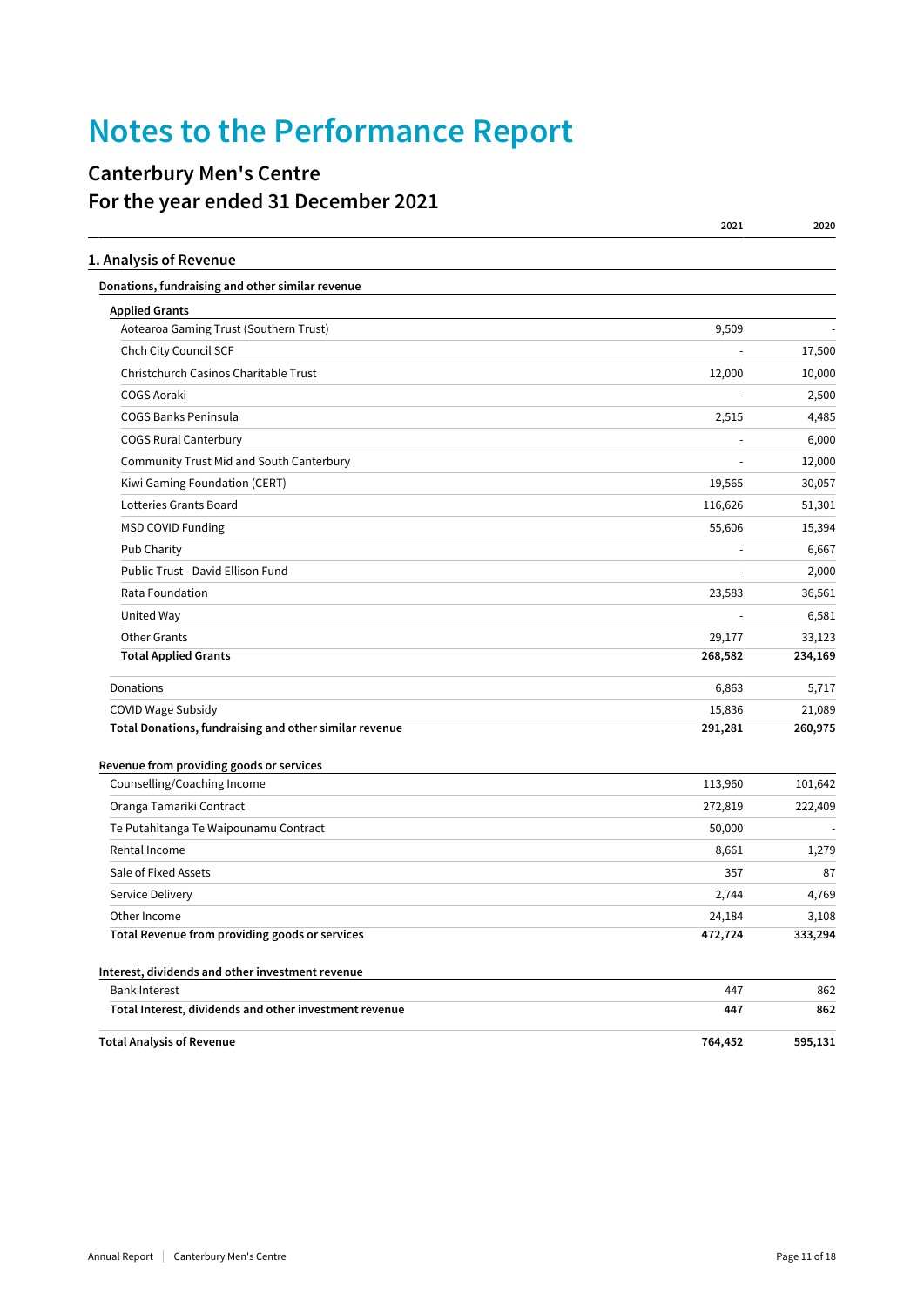|                                                            | 2021    | 2020    |
|------------------------------------------------------------|---------|---------|
| 2. Analysis of Expenses                                    |         |         |
| Volunteer and employee related costs                       |         |         |
| Wages, Kiwisaver and ACC                                   | 503,919 | 377,948 |
| Less: Wage subsidies received                              | (3,840) | (5,750) |
| <b>Staff Training and Supervision</b>                      | 10,617  | 9,429   |
| Volunteer Expenses and Recognition                         | 15,955  | 10,110  |
| Total Volunteer and employee related costs                 | 526,651 | 391,737 |
|                                                            |         |         |
| Costs related to providing goods or services<br>Accounting | 28,359  | 13,720  |
| Advertising and Marketing                                  | 1,108   | 4,212   |
| <b>Bad Debts</b>                                           |         |         |
|                                                            |         | 4,221   |
| <b>Bank Fees</b>                                           | 587     | 910     |
| <b>Books and Resources</b>                                 | 23      |         |
| <b>Building Maintenance</b>                                | 7,081   | 2,352   |
| Client Support                                             | 3,804   | 8,048   |
| <b>Computer Expenses</b>                                   | 4,728   | 3,038   |
| Conferences and Travel                                     | 996     | 4,550   |
| Counselling Subsidy                                        | 480     |         |
| <b>General Expenses</b>                                    | 1,082   | 3,071   |
| Depreciation and Loss/Gain on Disposal                     | 6,629   | 3,526   |
| Dues & Subscriptions                                       | 1,037   | 1,968   |
| <b>Group Expenses</b>                                      | 21      | 30      |
| Health and Safety                                          | 818     | 1,189   |
| Insurance                                                  | 2,788   | 1,446   |
| Legal expense                                              | 28,718  |         |
| Minor capex                                                | 1,211   | 1,025   |
| Office Supplies                                            | 12,518  | 10,677  |
| Power, Security, Cleaning                                  | 18,093  | 13,665  |
| Printing                                                   | 2,828   | 16,589  |
| Rent                                                       | 69,467  | 43,964  |
| Staff Mileage and Parking                                  | 12,091  | 9,735   |
| Telephone & Internet                                       | 6,836   | 6,587   |
| Total Costs related to providing goods or services         | 211,303 | 154,522 |
| <b>Total Analysis of Expenses</b>                          | 737,954 | 546,259 |
|                                                            |         |         |
|                                                            | 2021    | 2020    |
| 3. Analysis of Assets                                      |         |         |
| <b>Bank Accounts and Cash</b>                              |         |         |
| <b>Cash and Cash Equivalents</b>                           |         |         |
| <b>Current Account</b>                                     | 517,412 | 422,852 |
| <b>CMC Paypal</b>                                          |         | 134     |
| <b>Total Cash and Cash Equivalents</b>                     | 517,412 | 422,986 |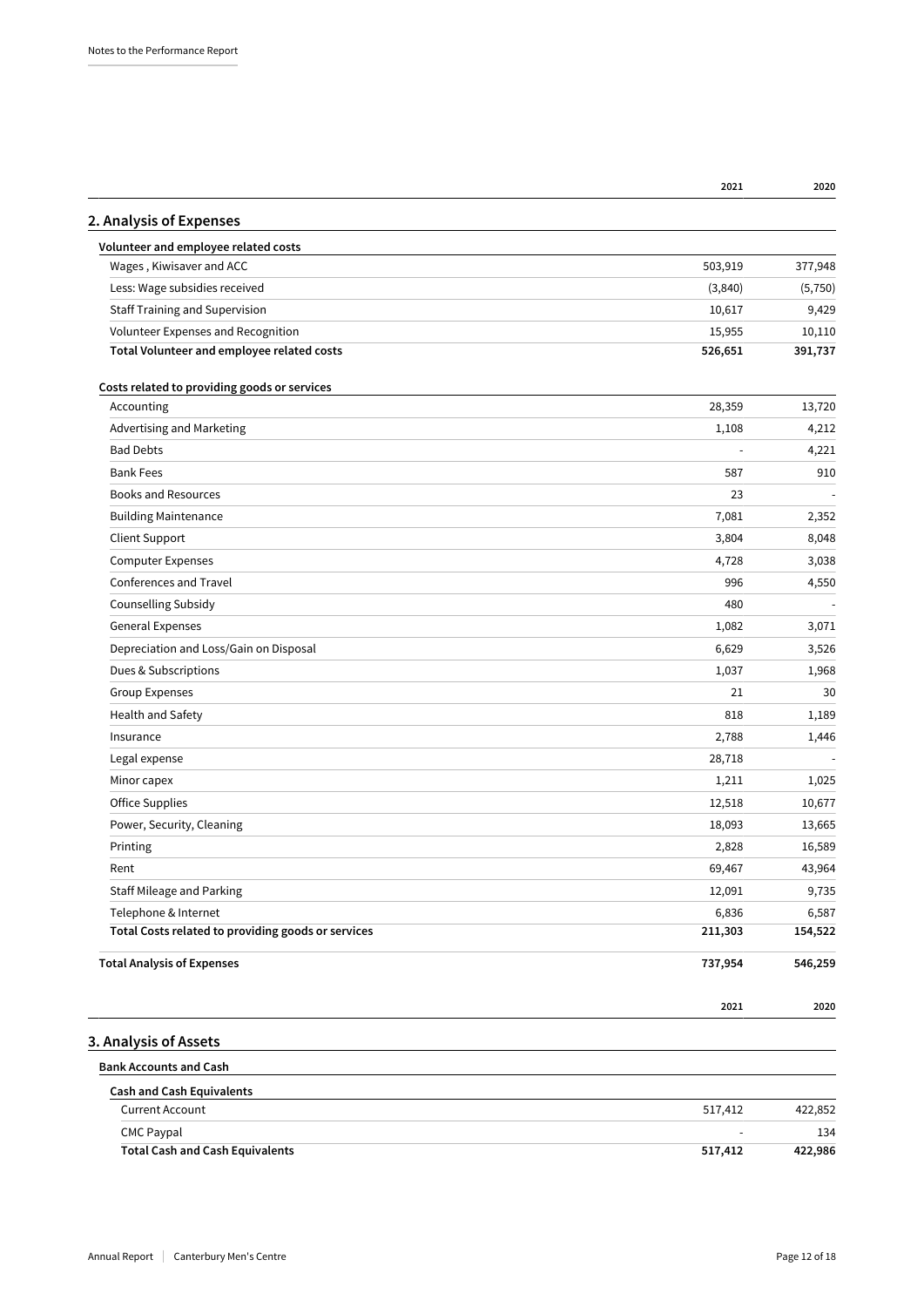|                                                     | 2021    | 2020     |
|-----------------------------------------------------|---------|----------|
| <b>Short-term Investments</b>                       |         |          |
| <b>BNZ Term Deposit</b>                             | 32,768  | 32,393   |
| <b>Total Short-term Investments</b>                 | 32,768  | 32,393   |
| <b>Total Bank Accounts and Cash</b>                 | 550,180 | 455,380  |
| <b>Accounts Receivable and Accrued Income</b>       |         |          |
| <b>Accounts Receivable</b>                          | 13,970  | 7,582    |
| <b>Accrued Interest</b>                             | 138     | 204      |
| <b>Accrued Revenue</b>                              | 2,208   |          |
| <b>Total Accounts Receivable and Accrued Income</b> | 16,316  | 7,785    |
| <b>Total Analysis of Assets</b>                     | 566,495 | 463,165  |
|                                                     | 2021    | 2020     |
| 4. Analysis of Liabilities                          |         |          |
| <b>Creditors and accrued expenses</b>               |         |          |
| <b>Accounts Payable</b>                             | 2,440   | 403      |
| <b>GST</b>                                          | 23,065  | 1,391    |
| <b>Accrued Expenses</b>                             | 32,552  | 10,504   |
| <b>Credit Cards</b>                                 | 1,747   | 3,775    |
| <b>Total Creditors and accrued expenses</b>         | 59,805  | 16,074   |
| Employee costs payable                              | 32,869  | 25,300   |
| Unused donations and grants with conditions         |         |          |
| Lotteries Grants Board                              | 17,073  | 38,699   |
| Rata Foundation                                     | 69,855  | 23,439   |
| Christchurch Casino Charitable Liability            | ÷,      | 12,000   |
| Christchurch City Council SC Fund Grant             | 17,500  | 17,500   |
| <b>COGS Grants</b>                                  |         | 2,515    |
| Male Survivors Project                              |         | 55,606   |
| Grant Liability - Other                             | 30,248  | (11,888) |
| Total Unused donations and grants with conditions   | 134,676 | 137,871  |
| <b>Other current liabilities</b>                    |         |          |
| <b>Contractor Fees Outstanding</b>                  | 42,458  |          |
| Income in Advance - Oranga Tamariki                 | 136,409 | 136,869  |
| Income in Advance - Other                           | 4,000   | 5,710    |
| <b>Total Other current liabilities</b>              | 182,867 | 142,579  |

**Total Analysis of Liabilities 410,217 321,823**

Contractor Fees Outstanding represents funds received from WINZ and held by the Trust for the provision of counselling services in the future.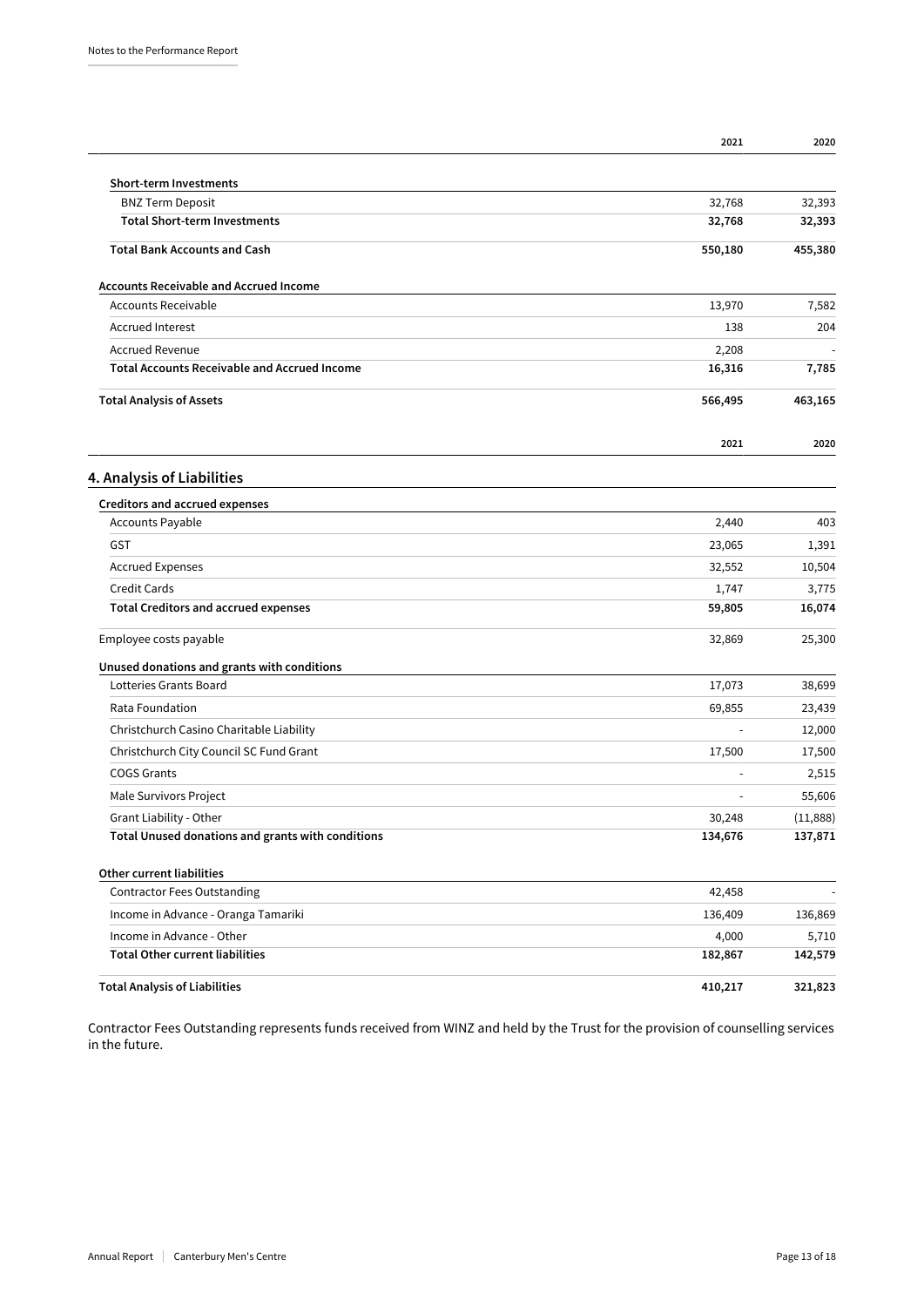|                                                    | 2021     | 2020     |
|----------------------------------------------------|----------|----------|
| 5. Property, Plant and Equipment                   |          |          |
| <b>Building Fit-out</b>                            |          |          |
| Building Fit-out at Cost - Opening Carrying Amount | 6,613    |          |
| <b>Building Fitout - Purchases</b>                 | 3,950    | 6,900    |
| Building Fit-out - Depreciation for Year           | (1,056)  | (288)    |
| <b>Total Building Fit-out</b>                      | 9,506    | 6,613    |
| <b>Furniture and Fixtures</b>                      |          |          |
| Furniture and Fixtures - Opening Carrying Amount   | (4, 163) | 4,753    |
| Furniture & Fixtures - Purchases                   | 12,208   | 2,123    |
| Furniture and Fixtures - Depreciation for Year     | (3, 171) | (1, 175) |
| <b>Total Furniture and Fixtures</b>                | 4,873    | 5,701    |
| <b>Office Equipment</b>                            |          |          |
| Office Equipment - Opening Carrying Amount         | 16,334   | 8,100    |
| Office Equipment - Purchases                       | 2,032    | 434      |
| Office Equipment - Depreciation for Year           | (2,401)  | (2,064)  |
| <b>Total Office Equipment</b>                      | 15,965   | 6,470    |
| <b>Total Property, Plant and Equipment</b>         | 30,345   | 18,784   |
|                                                    | 2021     | 2020     |
| 6. Accumulated Funds                               |          |          |
| <b>Accumulated Funds</b>                           |          |          |
| Opening Balance                                    | 160,125  | 111,253  |
| Accumulated surpluses or (deficits)                | 26,498   | 48,872   |
| <b>Total Accumulated Funds</b>                     | 186,623  | 160,125  |
| <b>Total Accumulated Funds</b>                     | 186,623  | 160,125  |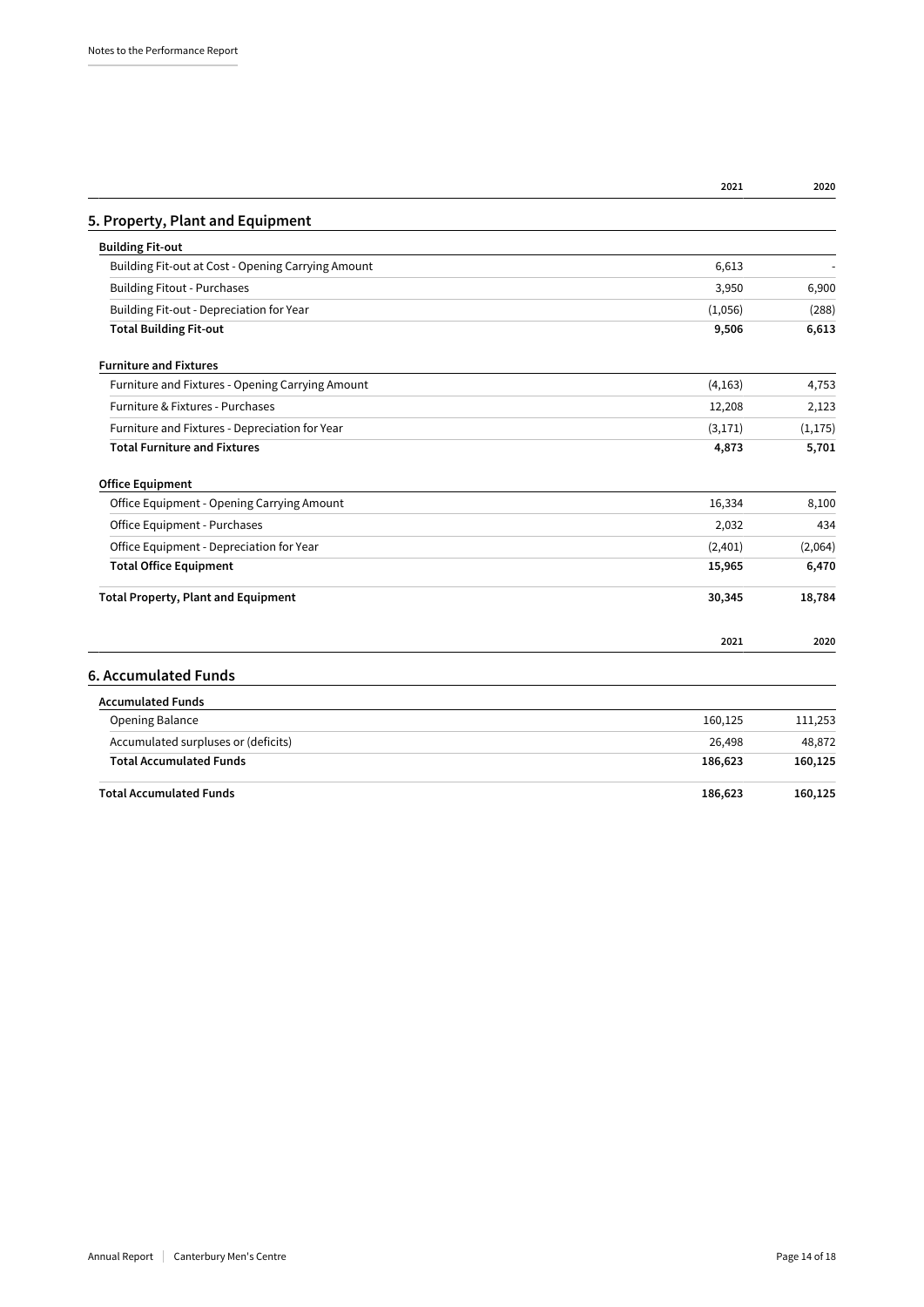|                                                                                                                                                     | 2021   | 2020   |
|-----------------------------------------------------------------------------------------------------------------------------------------------------|--------|--------|
| 7. Commitments                                                                                                                                      |        |        |
| Commitments to lease or rent assets                                                                                                                 |        |        |
| Lease of Premises 21 Marshland Road (and 23 from 2021) - 5 years from June 2019 with two rights of<br>renewal each of 3 years. Including outgoings. | 89.230 | 40,000 |
| <b>Total Commitments to lease or rent assets</b>                                                                                                    | 89,230 | 40,000 |

## **8. Contingent Liabilities and Guarantees**

There are no contingent liabilities or guarantees as at 31 December 2021. (Last year - nil).

### **9. Related Parties**

There were no transactions involving related parties during the financial year (Last year - nil).

### **10. Events After the Balance Date**

There were no events that have occurred after the balance date that would have a material impact on the Performance Report (Last year - nil).

## **11. Ability to Continue Operating**

The entity will continue to operate for the foreseeable future.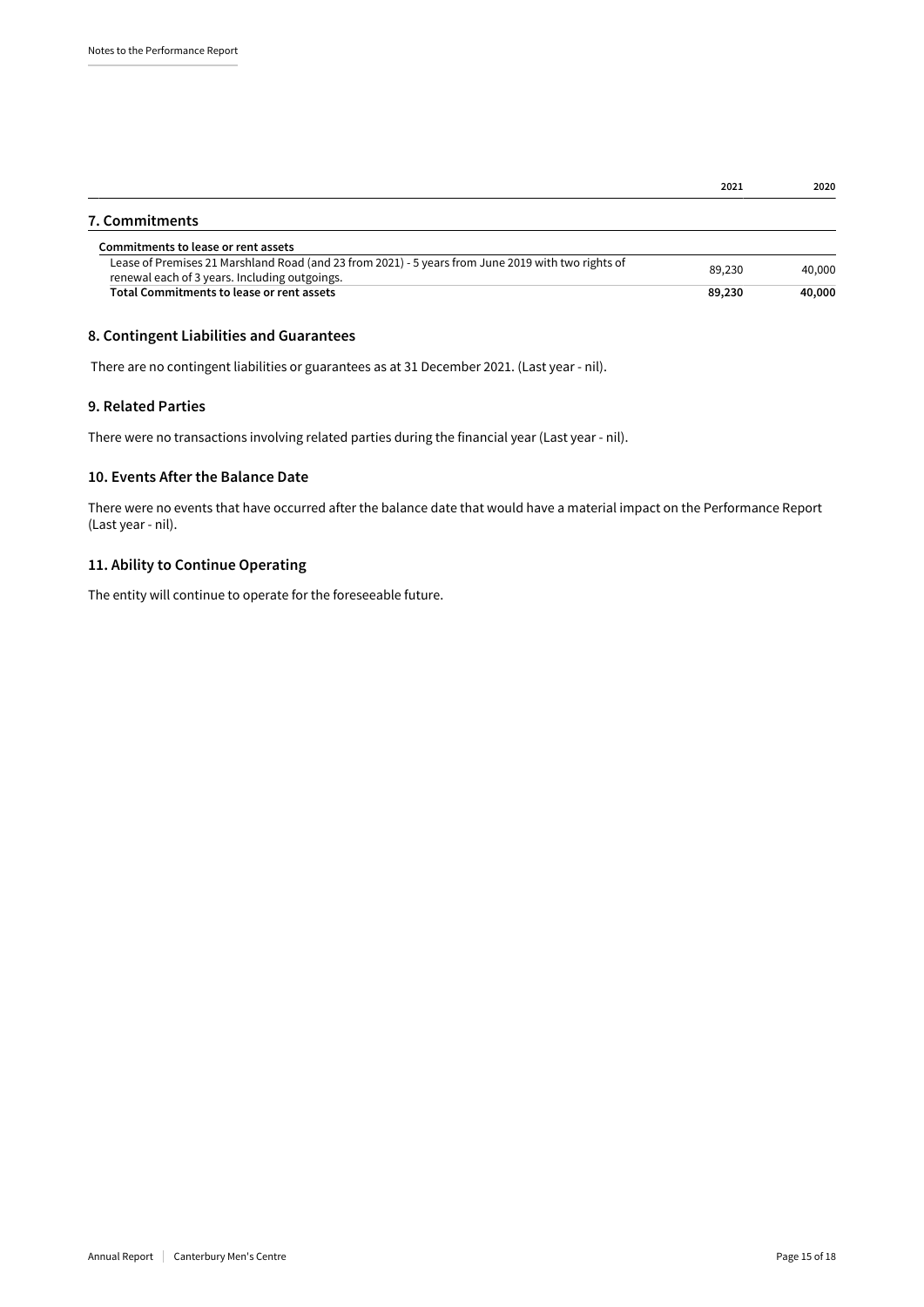## **Grants Received and Expended**

## **Canterbury Men's Centre For the year ended 31 December 2021**

## **Grants which must be returned if unused**

| 2021                                                          | <b>Unspent as at</b><br>beginning of year | <b>Received</b> | <b>Applied</b> | <b>Unspent as at</b><br>end of year |
|---------------------------------------------------------------|-------------------------------------------|-----------------|----------------|-------------------------------------|
| Aotearoa Gaming Trust                                         |                                           | 10,000          | 9,509          | 491                                 |
| <b>Belfast Rotary</b>                                         |                                           | 1,740           |                | 1,740                               |
| Christchurch City Council                                     | 17,500                                    | 17,500          | 17,500         | 17,500                              |
| Christchurch Casino Charitable Trust                          | 12,000                                    |                 | 12,000         |                                     |
| COGS                                                          | 2,516                                     |                 | 2,516          |                                     |
| Dixey Trust                                                   |                                           | 6,500           | 6,500          |                                     |
| Hornby Working Men's Club                                     |                                           | 1,000           | 1,000          |                                     |
| Keith Laugesen Trust                                          |                                           | 11,000          | 3,500          | 7,500                               |
| Kiwi Gaming Trust (CERT)                                      |                                           | 30,000          | 19,565         | 10,435                              |
| Lion Foundation                                               |                                           | 5,000           |                | 5,000                               |
| Lotteries Grants Board                                        | 38,699                                    | 70,000          | 91,626         | 17,073                              |
| Lotteries Grants Board - COVID                                |                                           | 25,000          | 25,000         |                                     |
| <b>Mainland Foundation</b>                                    |                                           | 1,082           |                | 1,082                               |
| Ministry of Social Development (COVID-19<br>Funding)          | 55,606                                    |                 | 55,606         |                                     |
| Maurice Carter Charitable Foundation                          |                                           | 4,000           |                | 4,000                               |
| Public Trust - Frozen Funds                                   |                                           | 11,000          | 11,000         |                                     |
| Rata Foundation                                               | 23,438                                    | 70,000          | 23,583         | 69,855                              |
| Other                                                         |                                           | 1,565           | 1,565          |                                     |
| Holiday Pay and Accounts Payable to be<br>allocated to grants | (11,888)                                  |                 | (11,888)       |                                     |
| <b>Totals</b>                                                 | 137,871                                   | 265,387         | 268,582        | 134,676                             |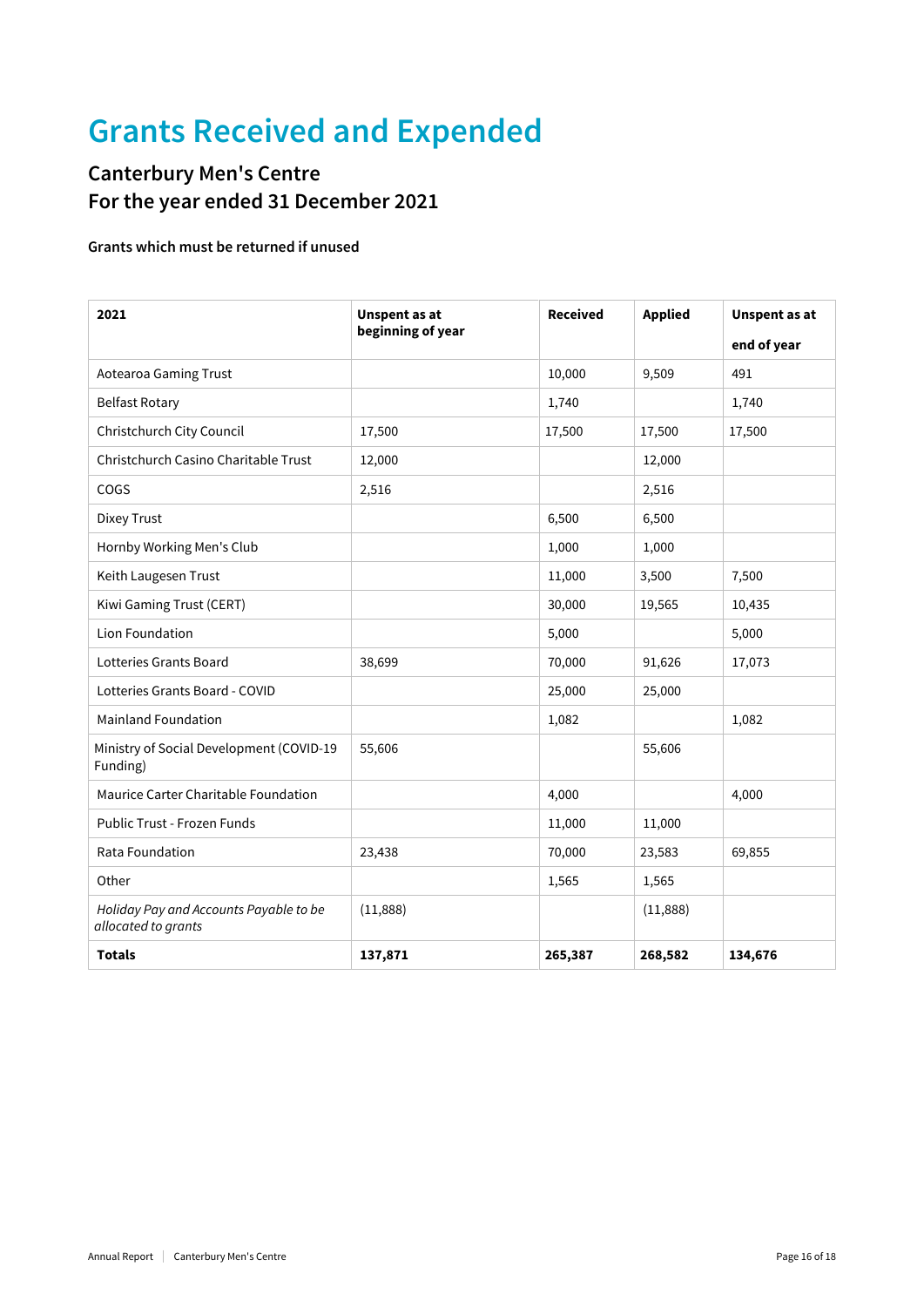| 2020                                                                     | <b>Unspent as at beginning</b><br>of year | Received | <b>Applied</b> | Unspent as at end of<br>year |
|--------------------------------------------------------------------------|-------------------------------------------|----------|----------------|------------------------------|
| <b>Anstiss Garland Charitable Trust</b>                                  |                                           | 2,500    | 2,500          |                              |
| Christchurch City Council                                                |                                           | 17,500   |                | 17,500                       |
| Christchurch Casino Charitable Trust                                     | 10,000                                    | 12,000   | 10,000         | 12,000                       |
| COGS                                                                     | 15,500                                    | 15,500   | 28,484         | 2,516                        |
| <b>Community Trust Mid and South</b><br>Canterbury                       | 12,000                                    |          | 12,000         |                              |
| Dixey Trust                                                              |                                           | 8,000    | 8,000          |                              |
| David Ellison Foundation                                                 |                                           | 2,000    | 2,000          |                              |
| Keith Laugesen Trust                                                     |                                           | 10,000   | 10,000         |                              |
| Kiwi Gaming Trust (CERT)                                                 | 6,667                                     | 23,390   | 30,057         |                              |
| Lotteries Grants Board                                                   | 40,000                                    | 50,000   | 51,301         | 38,699                       |
| Ministry of Social Development<br>(Resilience Fund)                      |                                           | 3,950    | 3,950          |                              |
| Ministry of Social Development<br>(COVID-19 Funding)                     |                                           | 71,000   | 15,394         | 55,606                       |
| Pub Charity                                                              |                                           | 6,667    | 6,667          |                              |
| Pegasus Health Charitable Trust                                          |                                           | 2,000    | 2,000          |                              |
| The Southern Trust                                                       |                                           | 10,000   | 10,000         |                              |
| Rata Foundation                                                          |                                           | 60,000   | 36,562         | 23,438                       |
| United Way                                                               |                                           | 6,581    | 6,581          |                              |
| Holiday Pay allocated to<br>grants in 2020                               | (13, 215)                                 |          | (13, 215)      |                              |
| Holiday Pay and<br>Accounts Payable to<br>be allocated to grants in 2021 |                                           |          | 11,881         | (11,888)                     |
| <b>Totals</b>                                                            | 70,952                                    | 301,088  | 234,169        | 137,871                      |